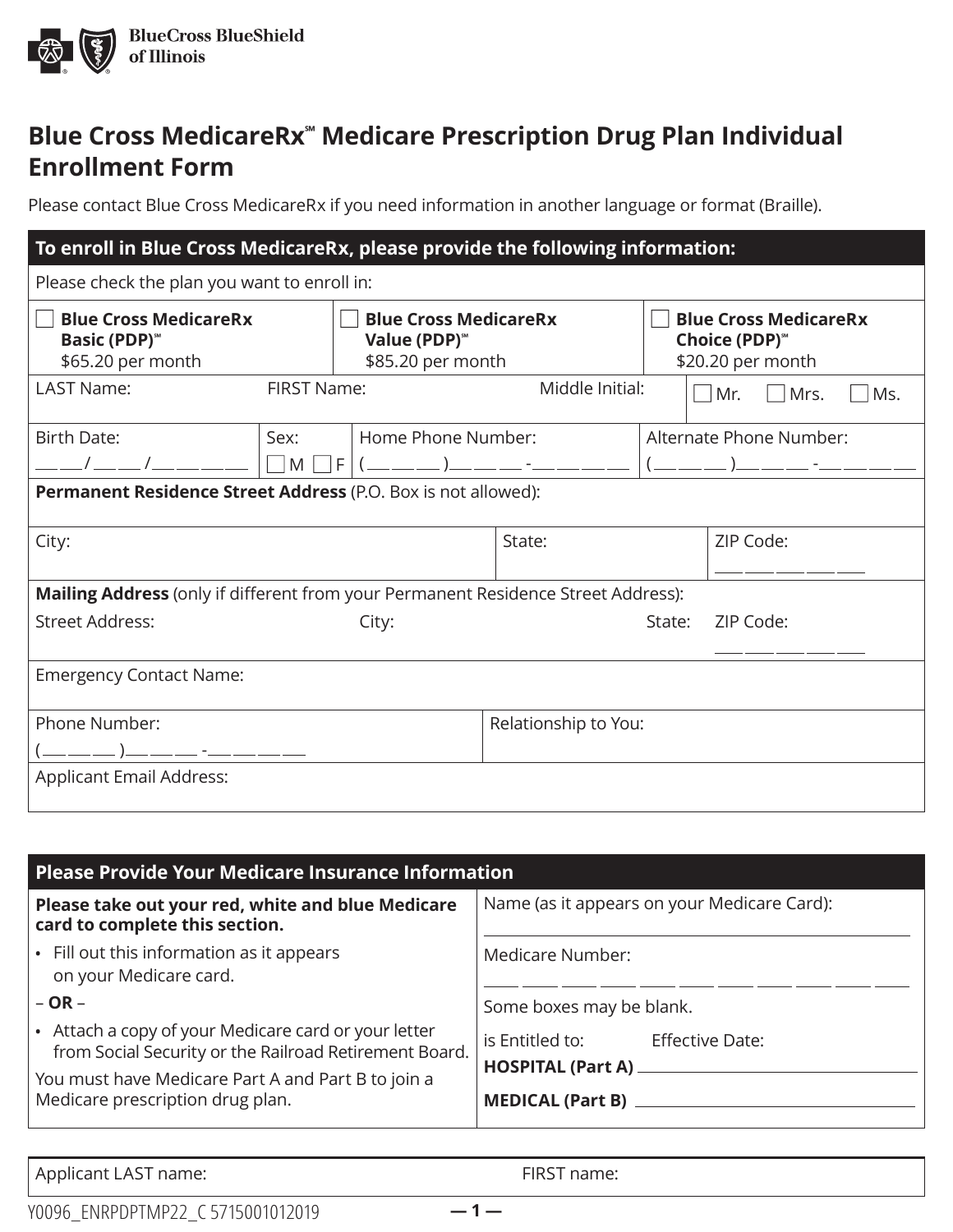# **Attestation of Eligibility for and Enrollment Period**

| Typically, you may enroll in a Medicare Prescription Drug Plan only during the Annual Enrollment Period<br>from October 15 through December 7 of each year. Additionally, there are exceptions that may allow you to<br>enroll in a Medicare Prescription Drug Plan outside of the annual enrollment period.                                                                                               |            |
|------------------------------------------------------------------------------------------------------------------------------------------------------------------------------------------------------------------------------------------------------------------------------------------------------------------------------------------------------------------------------------------------------------|------------|
| Please read the following statements carefully and check the box if the statement applies to you. By checking<br>any of the following boxes you are certifying that, to the best of your knowledge, you are eligible for an<br>Enrollment Period. If we later determine that this information is incorrect, you may be disenrolled.                                                                        |            |
| I am new to Medicare.                                                                                                                                                                                                                                                                                                                                                                                      |            |
| I am enrolled in a Medicare Advantage plan and want to make a change during the Medicare<br>Advantage Open Enrollment Period (MA OEP).                                                                                                                                                                                                                                                                     |            |
| I recently moved outside of the service area for my current plan or I recently moved and this<br>plan is a new option for me. I moved on (insert date).                                                                                                                                                                                                                                                    |            |
| I recently was released from incarceration. I was released on (insert date).                                                                                                                                                                                                                                                                                                                               | $\sqrt{ }$ |
| I recently returned to the United States after living permanently outside of the U.S.<br>I returned to the U.S. on (insert date).                                                                                                                                                                                                                                                                          |            |
| I recently obtained lawful presence status in the United States. I got this status on (insert<br>date).                                                                                                                                                                                                                                                                                                    | $\prime$   |
| I recently had a change in my Medicaid (newly got Medicaid, had a change in level of Medicaid<br>assistance, or lost Medicaid) on (insert date).                                                                                                                                                                                                                                                           |            |
| I recently had a change in my Extra Help paying for Medicare prescription drug coverage<br>(newly got Extra Help, had a change in the level of Extra Help, or lost Extra Help) on (insert<br>date).                                                                                                                                                                                                        | $\prime$   |
| I have both Medicare and Medicaid (or my state helps pay for my Medicare premiums) or<br>I get Extra Help paying for my Medicare prescription drug coverage, but I haven't had a<br>change.                                                                                                                                                                                                                |            |
| I am moving into, live in, or recently moved out of a long-term care facility (for example, a<br>nursing home or long-term care facility). I moved/will move into/out of the facility on (insert<br>date).                                                                                                                                                                                                 |            |
| I recently left a PACE program on (insert date).                                                                                                                                                                                                                                                                                                                                                           |            |
| I recently involuntarily lost my creditable prescription drug coverage (coverage as good as<br>Medicare's). I lost my drug coverage on (insert date).                                                                                                                                                                                                                                                      |            |
| I am leaving employer or union coverage on (insert date).                                                                                                                                                                                                                                                                                                                                                  |            |
| I belong to a pharmacy assistance program provided by my state.                                                                                                                                                                                                                                                                                                                                            |            |
| My plan is ending its contract with Medicare, or Medicare is ending its contract with my plan.                                                                                                                                                                                                                                                                                                             |            |
| I was enrolled in a plan by Medicare (or my state) and I want to choose a different plan.<br>My enrollment in that plan started on (insert date)                                                                                                                                                                                                                                                           |            |
| I was affected by a weather-related emergency or major disaster (as declared by the Federal<br>Emergency Management Agency (FEMA). One of the other statements here applied to me,<br>but I was unable to make my enrollment because of the natural disaster.                                                                                                                                              |            |
| If none of these statements applies to you or you're not sure, please contact Blue Cross MedicareRx at<br>1-888-285-2249 to see if you are eligible to enroll. We are open 8:00 a.m. - 8:00 p.m., local time, 7 days<br>a week. If you are calling from April 1 through September 30, alternate technologies (for example,<br>voicemail) will be used on weekends and holidays. TTY users should call 711. |            |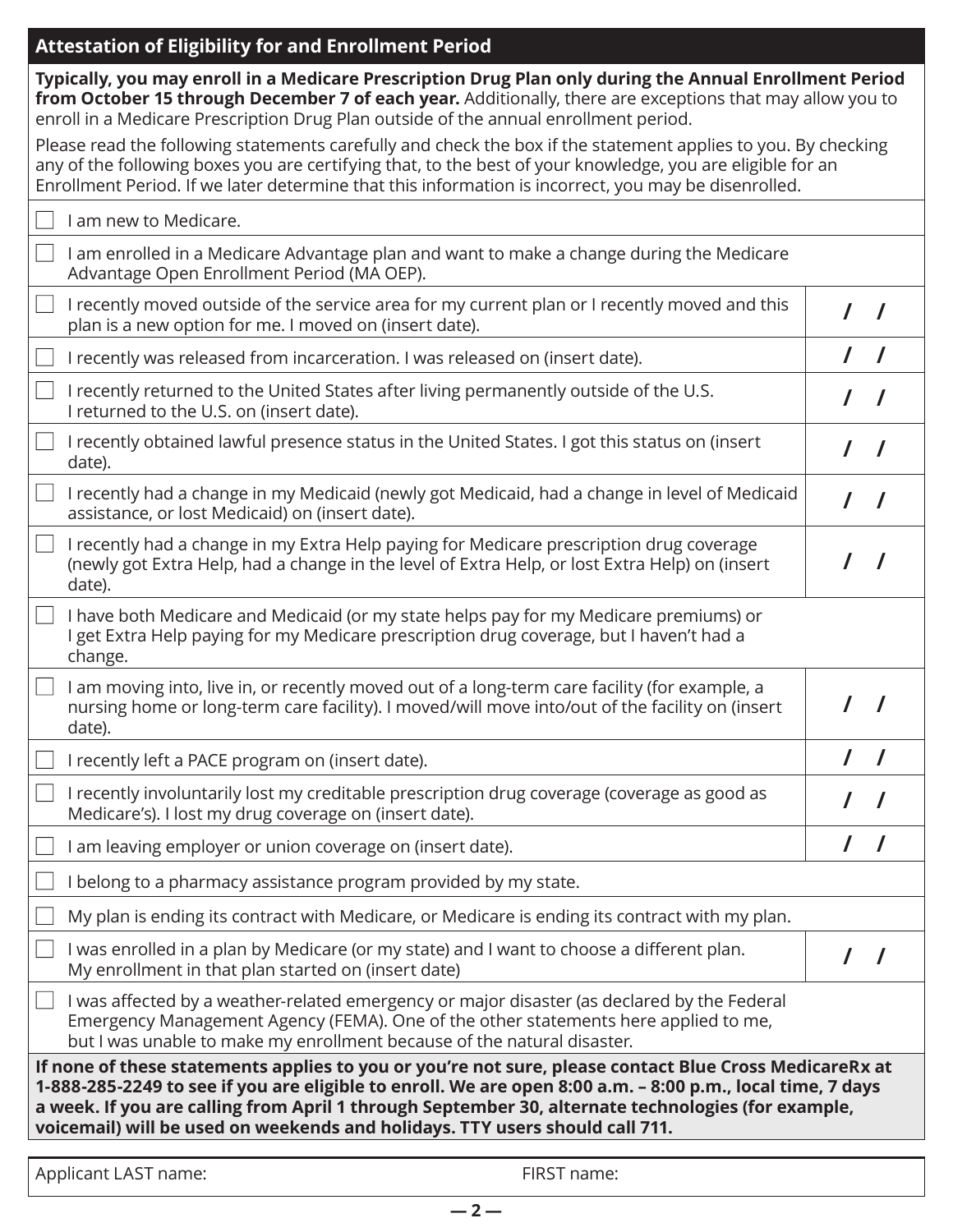#### **Paying Your Plan Premium**

**You can pay your monthly plan premium (including any late enrollment penalty you may owe) by mail or Electronic Funds Transfer (EFT) each month. You can also choose to pay your premium by automatic deduction from your Social Security or Railroad Retirement Board benefit check each month. If you are assessed a Part D-Income Related Monthly Adjustment Amount (Part D-IRMAA), you will be notified by the Social Security Administration. You will be responsible for paying this extra amount in addition to your plan premium. You will either have the amount withheld from your Social Security or Railroad Retirement Board benefit check or be billed directly by Medicare. Do NOT pay the Part D-IRMAA extra amount to Blue Cross MedicareRx.** 

People with limited incomes may qualify for Extra Help to pay for their prescription drug costs. If you qualify, Medicare could pay for 75% or more of your drug costs including monthly prescription drug premiums, annual deductibles, and coinsurance. Additionally, those who qualify won't have a coverage gap or a late enrollment penalty. Many people are eligible for these savings and don't even know it. For more information about Extra Help, contact your local Social Security office, or call Social Security at 1-800-772-1213. TTY users should call 1-800-325-0778. You can also apply for Extra Help online at [www.socialsecurity.gov/prescriptionhelp](http://www.socialsecurity.gov/prescriptionhelp).

If you qualify for Extra Help with your Medicare prescription drug coverage costs, Medicare will pay all or part of your plan premium. If Medicare pays only a portion of this premium, we will bill you for the amount that Medicare doesn't cover.

If you don't select a payment option, you will receive a bill each month.

| Please select a premium payment option:                                                                                                                                                                                                                                                                                                                                                                                                                                                                                                             |  |  |
|-----------------------------------------------------------------------------------------------------------------------------------------------------------------------------------------------------------------------------------------------------------------------------------------------------------------------------------------------------------------------------------------------------------------------------------------------------------------------------------------------------------------------------------------------------|--|--|
| <b>Get a bill</b>                                                                                                                                                                                                                                                                                                                                                                                                                                                                                                                                   |  |  |
| Electronic funds transfer (EFT) from your bank account each month.<br>Please enclose a VOIDED check or provide the following:                                                                                                                                                                                                                                                                                                                                                                                                                       |  |  |
| Account holder name:                                                                                                                                                                                                                                                                                                                                                                                                                                                                                                                                |  |  |
|                                                                                                                                                                                                                                                                                                                                                                                                                                                                                                                                                     |  |  |
|                                                                                                                                                                                                                                                                                                                                                                                                                                                                                                                                                     |  |  |
| Account type: <b>Checking</b> Savings                                                                                                                                                                                                                                                                                                                                                                                                                                                                                                               |  |  |
| Automatic deduction from your monthly Social Security or Railroad Retirement Board (RRB)<br><b>benefit check.</b> I get monthly benefits from: $\Box$ <b>Social Security</b> $\Box$ <b>RRB</b>                                                                                                                                                                                                                                                                                                                                                      |  |  |
| (The Social Security/RRB deduction may take two or more months to begin after Social Security or RRB<br>approves the deduction. In most cases, if Social Security or RRB accepts your request for automatic<br>deduction, the first deduction from your Social Security or RRB benefit check will include all premiums due<br>from your enrollment effective date up to the point withholding begins. If Social Security or RRB does not<br>approve your request for automatic deduction, we will send you a paper bill for your monthly premiums.) |  |  |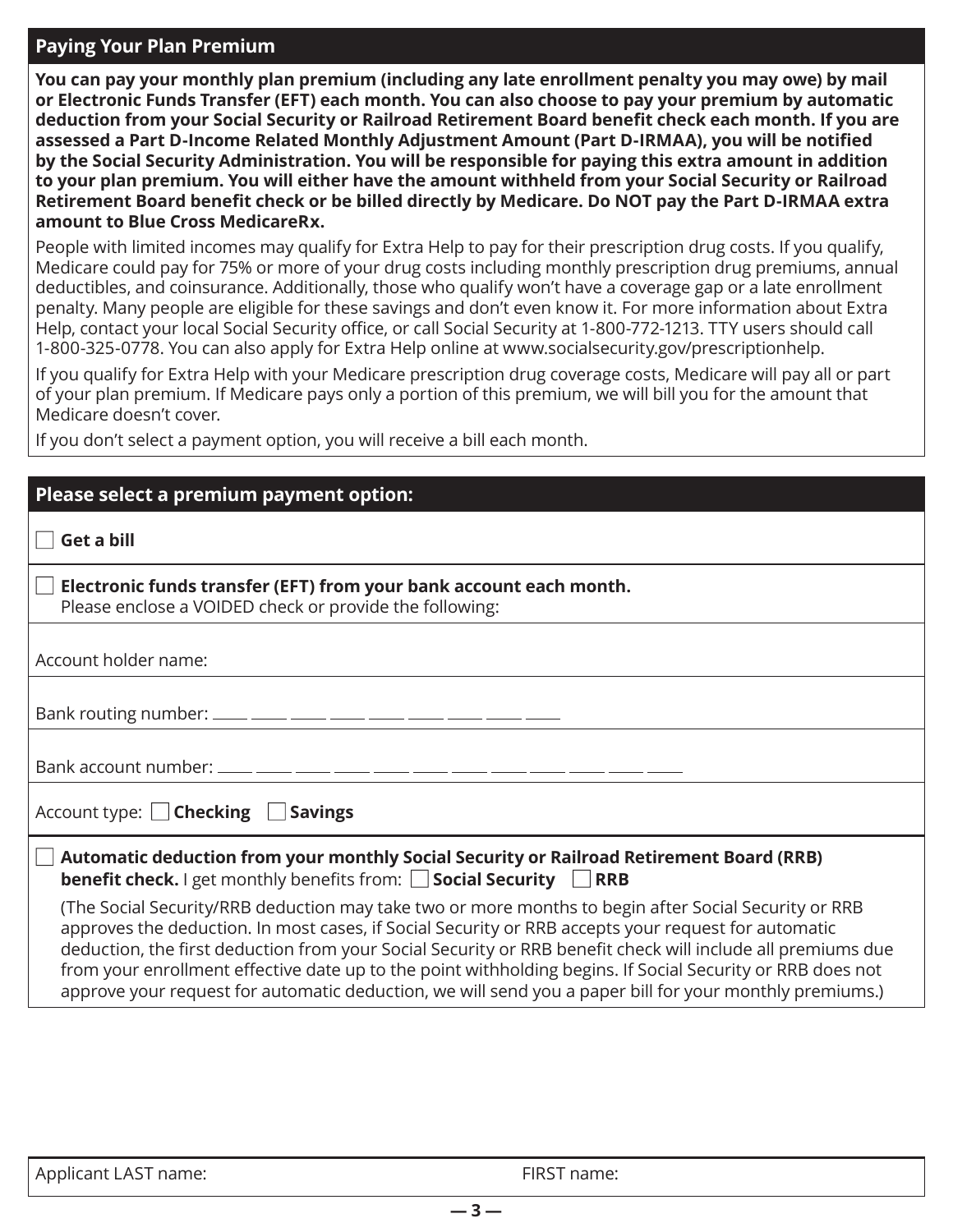| Please answer the following questions:                                                                                                                                                                                                                                         |                           |                            |  |  |
|--------------------------------------------------------------------------------------------------------------------------------------------------------------------------------------------------------------------------------------------------------------------------------|---------------------------|----------------------------|--|--|
| 1. Are you an existing Blue Cross and Blue Shield of Illinois Medicare member who is changing plans?<br>$\Box$ Yes $\Box$ No                                                                                                                                                   |                           |                            |  |  |
| 2. Some individuals may have other drug coverage, including other private insurance, TRICARE, federal employee<br>health benefits coverage, VA benefits, or state pharmaceutical assistance programs.<br>Do you have existing prescription drug coverage? $\Box$ Yes $\Box$ No |                           |                            |  |  |
| Will you have other <b>prescription</b> drug coverage in addition to Blue Cross MedicareRx? $\Box$ <b>Yes</b> $\Box$ <b>No</b><br>If "yes," please list your other coverage and your identification (ID) number(s) for this coverage:                                          |                           |                            |  |  |
| Name of other coverage:                                                                                                                                                                                                                                                        | ID $#$ for this coverage: | Group # for this coverage: |  |  |
| <b>3.</b> Are you a resident in a long-term care facility, such as a nursing home? $\Box$ Yes $\Box$ No<br>If "yes," please provide the following information:                                                                                                                 |                           |                            |  |  |
|                                                                                                                                                                                                                                                                                |                           |                            |  |  |
| Address & Phone Number of Institution (number and street): __________                                                                                                                                                                                                          |                           |                            |  |  |
|                                                                                                                                                                                                                                                                                |                           |                            |  |  |

**Please check one of the boxes below if you would prefer that we send you information in a language other than English or in another format:** 

## ■ **Spanish**

## ■ **Braille/Large Print**

Please contact Blue Cross MedicareRx at 1-888-285-2249 if you need information in another format or language than what is listed above. TTY users should call 711. We are open 8:00 a.m. – 8:00 p.m., local time, 7 days a week. If you are calling from April 1 through September 30, alternate technologies (for example, voicemail) will be used on weekends and holidays.

### **Please Read This Important Information**



**If you are a member of a Medicare Advantage Plan** (like an HMO or PPO), you may already have prescription drug coverage from your Medicare Advantage Plan that will meet your needs. By joining Blue Cross MedicareRx, your membership in your Medicare Advantage Plan may end.

This will affect both your doctor and hospital coverage as well as your prescription drug coverage. Read the information that your Medicare Advantage Plan sends you and if you have questions, contact your Medicare Advantage Plan.

**If you currently have health coverage from an employer or union, joining Blue Cross MedicareRx could affect your employer or union health benefits.** You could lose your employer or union health coverage if you join Blue Cross MedicareRx. Read the communications your employer or union sends you. If you have questions, visit their website, or contact the office listed in their communications. If there isn't information on whom to contact, your benefits administrator or the office that answers questions about your coverage can help.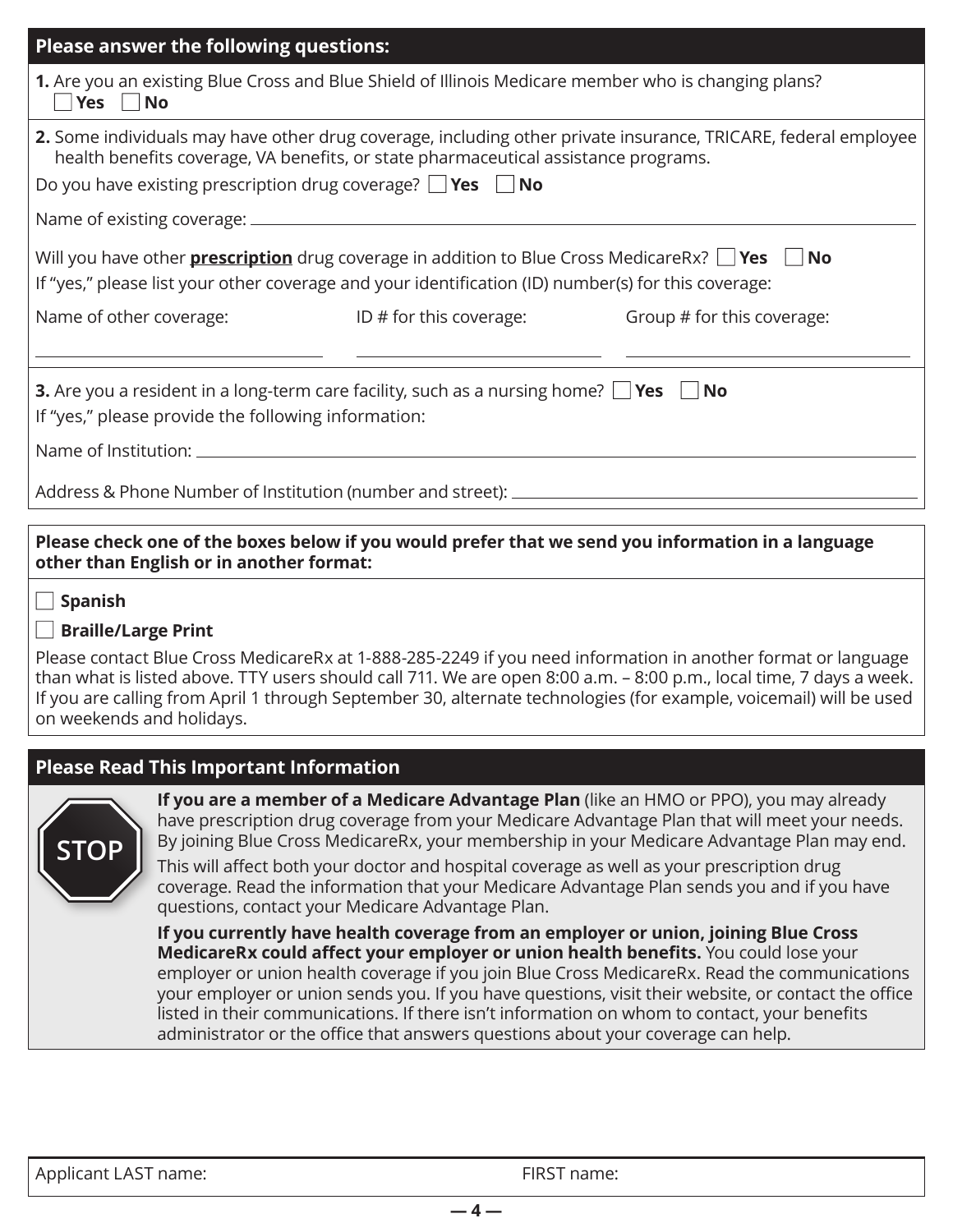#### **Please Read and Sign Below:**

### **By completing this enrollment application, I agree to the following:**

Blue Cross MedicareRx is a Medicare drug plan and has a contract with the federal government. I understand that this prescription drug coverage is in addition to my coverage under Medicare; therefore, I will need to keep my Medicare Part A or Part B coverage to stay in this plan. It is my responsibility to inform Blue Cross MedicareRx of any prescription drug coverage that I have or may get in the future. I can only be in one Medicare prescription drug plan at a time — if I am currently in a Medicare Prescription Drug Plan, my enrollment in Blue Cross MedicareRx will end that enrollment. Enrollment in this plan is generally for the entire year. Once I enroll, I may leave this plan or make changes if an enrollment period is available, generally during the Annual Enrollment Period (October 15 – December 7), unless I qualify for certain special circumstances.

Blue Cross MedicareRx serves a specific service area. If I move out of the area that Blue Cross MedicareRx serves, I need to notify the plan so I can disenroll and find a new plan in my new area. I understand that I must use network pharmacies except in an emergency when I cannot reasonably use Blue Cross MedicareRx network pharmacies. Once I am a member of Blue Cross MedicareRx, I have the right to appeal plan decisions about payment or services if I disagree. I will read the Evidence of Coverage document from Blue Cross MedicareRx when I get it to know which rules I must follow to get coverage.

I understand that if I leave this plan and don't have or get other Medicare prescription drug coverage or creditable prescription drug coverage (as good as Medicare's), I may have to pay a late enrollment penalty in addition to my premium for Medicare prescription drug coverage in the future.

I understand that if I am getting assistance from a sales agent, broker, or other individual employed by or contracted with Blue Cross MedicareRx, he/she may be paid based on my enrollment in Blue Cross MedicareRx.

Counseling services may be available in my state to provide advice concerning Medicare supplement insurance or other Medicare Advantage or Prescription Drug Plan options, medical assistance through the state Medicaid program, and the Medicare Savings Program.

Subscriber hereby expressly acknowledges its understanding this agreement constitutes a contract solely between Subscriber and Blue Cross and Blue Shield of Illinois (BCBSIL), which is an independent corporation operating under a license from the Blue Cross and Blue Shield Association, an Association of Independent Blue Cross and Blue Shield Plans (the "Association"), permitting BCBSIL to use the Blue Cross and/or Blue Shield Service Marks in the State of Illinois, and that BCBSIL is not contracting as the agent of the Association. Subscriber further acknowledges and agrees that it has not entered into this agreement based upon representations by any person other than BCBSIL and that no person, entity, or organization other than BCBSIL shall be held accountable or liable to Subscriber for any of BCBSIL's obligations to Subscriber created under this agreement. This paragraph shall not create any additional obligations whatsoever on the part of BCBSIL other than those obligations created under other provisions of this agreement.

## **Release of Information:**

By joining this Medicare prescription drug plan, I acknowledge that Blue Cross MedicareRx will share my information with Medicare, and other plans if necessary, who may use it to track my enrollment, to make payments, and for other purposes allowed by Federal law (see Privacy Act Statement below). The information on this enrollment form is correct to the best of my knowledge. I understand that if I intentionally provide false information on this form, I will be disenrolled from the plan.

I understand that my signature (or the signature of the person authorized to act on my behalf under state law where I live) on this application means that I have read and understand the contents of this application. If signed by an authorized individual (as described above), this signature certifies that: **1)** this person is authorized under state law to complete this enrollment and **2)** documentation of this authority is available upon request by Medicare.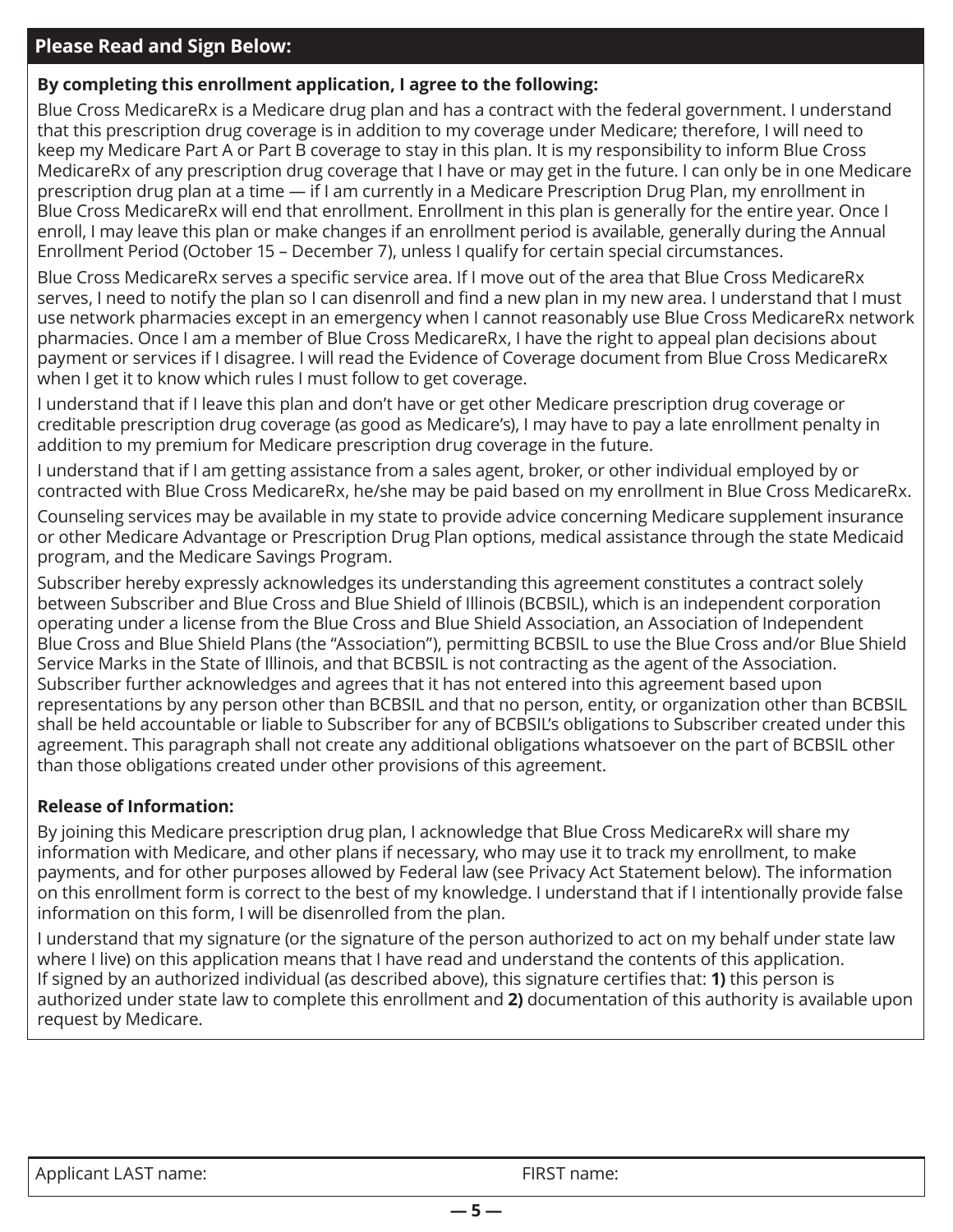| Please Read and Sign Below (continued)                                                                        |                      |  |  |
|---------------------------------------------------------------------------------------------------------------|----------------------|--|--|
| Signature:                                                                                                    | <b>Today's Date:</b> |  |  |
|                                                                                                               | $\sqrt{2}$           |  |  |
| If you are the authorized representative, you must sign above and provide the following information:<br>Name: |                      |  |  |
|                                                                                                               |                      |  |  |
| Address:                                                                                                      |                      |  |  |
|                                                                                                               |                      |  |  |
| Phone Number: $(\_\_\_\_\_\_\_\_)\_\_\_\_\_\_\_$                                                              |                      |  |  |
|                                                                                                               |                      |  |  |
| Relationship to Enrollee:                                                                                     |                      |  |  |

| Medicare Prescription Drug Plan Use Only: |     |                             |  |
|-------------------------------------------|-----|-----------------------------|--|
| Plan ID $#$ :                             |     | Effective Date of Coverage: |  |
| <b>IFP</b>                                | AEP | SEP (type):                 |  |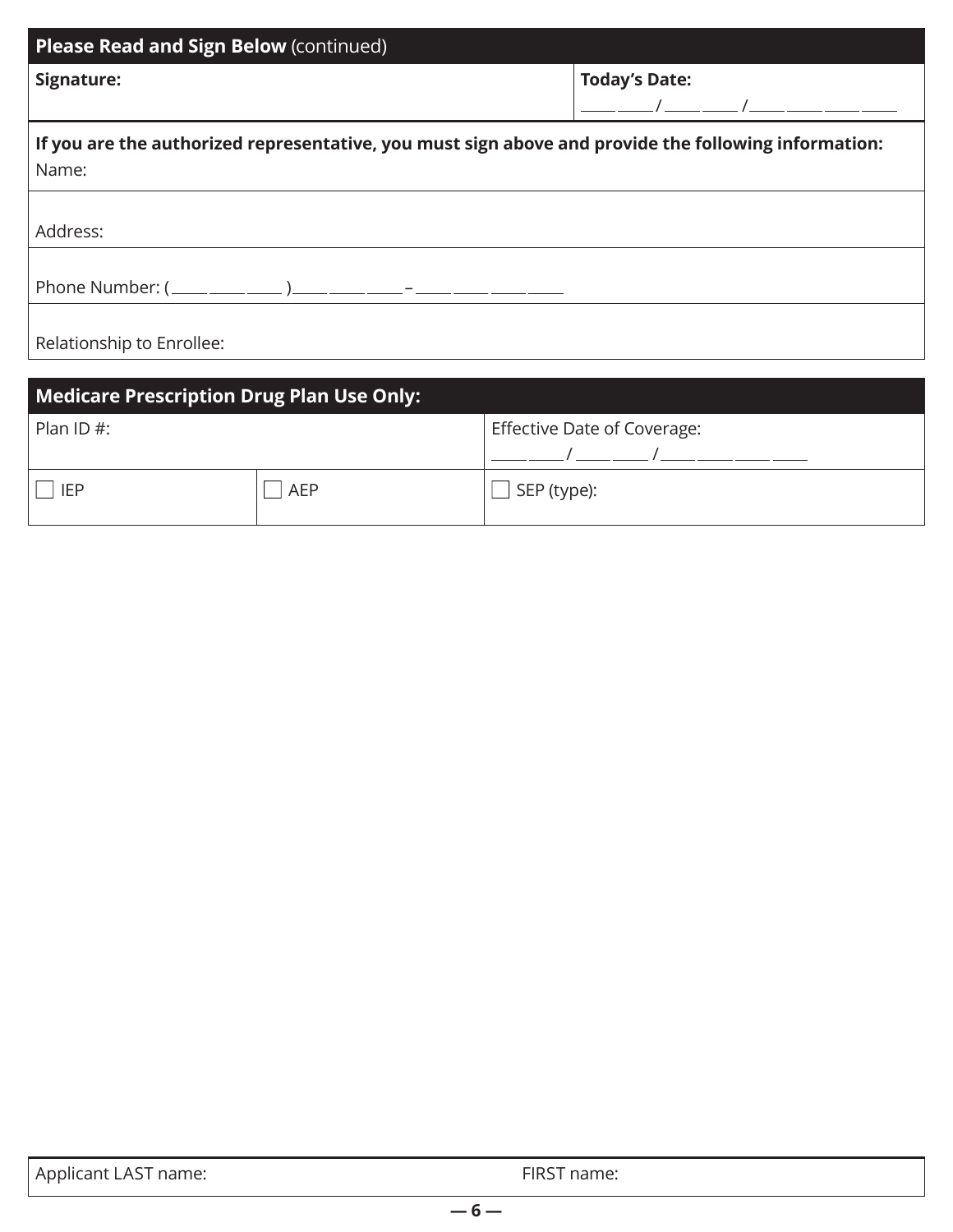#### **Agent Information**

**Method of Scope** 

To receive your compensation, you must complete the following information, and the enrollee must meet certain requirements (see information below). If you do not complete this section of the form, you will not be paid for this enrollee.

As the producer, I attest that the following information is true. By signing this enrollment form, I understand that providing false information can lead to disciplinary action up to and including loss of compensation payments and/or termination of the Blue Cross MedicareRx amendment.

Requirements for compensation payments:

- **•** Be licensed and, where applicable, appointed;
- **•** Successfully completed the 2022 Blue Cross MedicareRx training and certification program prior to marketing, selling, signing any enrollment form or conducting service for Blue Cross MedicareRx; **and**
- **•** Enrolled a member who has been approved by CMS and has not canceled their enrollment prior to becoming effective.

I fulfilled the CMS annual training requirement by completing the 2022 AHIP and Blue Cross MedicareRx training and certification program requirements and did so before marketing, selling or conducting service with this enrollee.

| <b>Yes</b> | $\Box$ No |
|------------|-----------|
|            |           |

| <b>NIGLITION OF SCOPE</b>                                                                                                                                                                                                                                                                     |  |            |           |
|-----------------------------------------------------------------------------------------------------------------------------------------------------------------------------------------------------------------------------------------------------------------------------------------------|--|------------|-----------|
| I conducted a personal face-to-face marketing appointment with this applicant, as a result,<br>$\exists$ Yes<br>I have a signed Scope of Appointment and understand that I may be asked to provide this<br>documentation as part of the Blue Cross MedicareRx Monitoring & Oversight Program. |  |            | <b>No</b> |
| Please indicate the method by which this applicant's Scope of Appointment (SOA) was completed<br>(Please check one).                                                                                                                                                                          |  |            |           |
| <b>Paper</b> Electronic Telephone Seminar attendee — no SOA required                                                                                                                                                                                                                          |  |            |           |
| I provided the enrollee with information about eligibility requirements, enrollment<br>ومعائلهم ومعازلاتها ومواجهته ومعاور باسمين بالمواكم ومرزر ومعربان ومستحدث وعائله ويماني والمتحدث والمستحدث والمستعد                                                                                    |  | <b>Yes</b> | No        |

periods, lock-in provisions, benefits, premiums, use of network pharmacies, billing options and the availability of Extra Help prior to his or her completing this enrollment form.

| Please enter the following information carefully and legibly. Accurate and timely compensation<br>payments depend on this information. |  |
|----------------------------------------------------------------------------------------------------------------------------------------|--|

| Writing Agent ID# (This is your BCBSIL assigned ID#): |                 | Phone Number: |                                            |
|-------------------------------------------------------|-----------------|---------------|--------------------------------------------|
|                                                       |                 |               | (Not SSN or TID)   (____ ____ ___ )____ __ |
| First Name:                                           | Middle Initial: |               | Last Name:                                 |
|                                                       |                 |               |                                            |
|                                                       |                 |               | Date:                                      |
| Agent/Producer Signature: $\bm{X}$                    |                 |               |                                            |